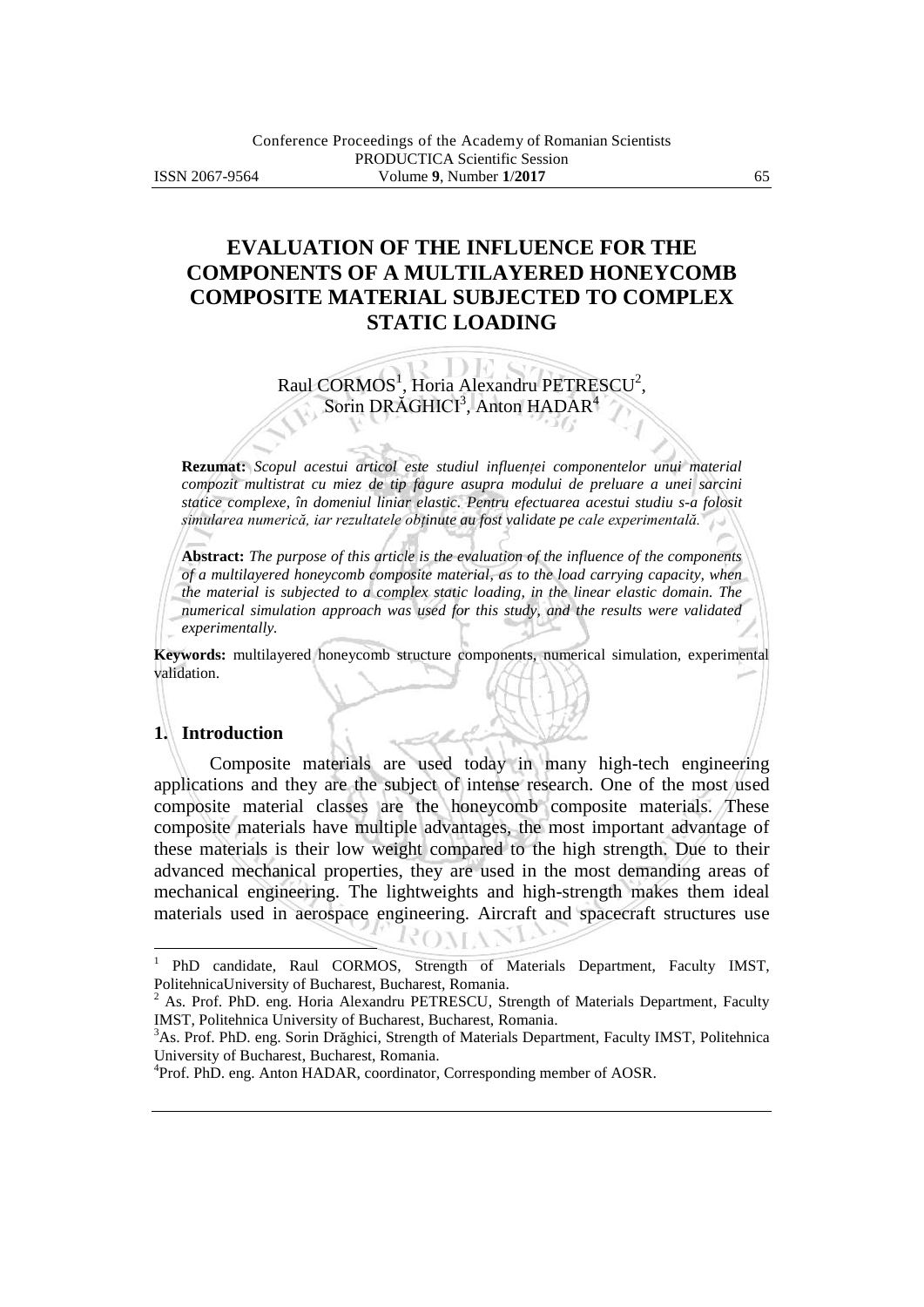honeycomb composite materials in the primary and secondary structural components, for example the outer hall of spacecraft structures is made of honeycomb composite materials [1] [2].

Today honeycomb composite materials are the subject of intense scientific research and development. The elastic properties of honeycomb structures depend on the materials used for the core and the cell geometrical dimensions [3] [4]. The primary loads which are honeycomb composite material are subjected to compression, and bending. Also, it has been established that honeycomb composite materials are resistant materials, when they are subjected to impact loading. The main component which dictates the load carrying capacity of the honeycomb composite material subjected to impact loading is the core. It has been evaluated that for a honeycomb composite material subjected to impact loading the core distributes the impact energy on the honeycomb structure [5] [6].

In [16] it is stated that in the bending test an Al honeycomb core is abruptly fractured without plastic deformation. The optimal energy absorption per unit volume is related to dynamic plateau stress and dynamic densification strain [15], thus that the dynamic densification strain determines the cushioning performance [14]. Also, the experimental investigation performed in [12] showed that under static loading, the composite sandwich failed with sudden brittle type failure due to shear failure of the core and compressive failure of the skins followed by debonding between the skin and the core.

In recent decades, new honeycomb composite materials were developed using nonconventional honeycomb cores. Such materials present better mechanical properties compared to traditional honeycomb cores as well as new types of mechanical properties. In some cases honeycomb course can possess negative Poisson ratio [7]. Such property allows the honeycomb structures to be used in new engineering applications.

The main purpose of this article is to evaluate the contribution of a multilayered honeycomb composite material component, to its load carrying capacity, in the linear elastic domain of the material, using the finite element simulation and experimental validation.

#### **2. Material description**

The multilayered honeycomb composite material is made of five layers: two honeycomb cores and three laminated single and double layered composites. The two outer sheets are double layered woven composites. The core of the material is made of two honeycomb cores separated by woven composite laminate. The single and double layered composite laminates are linked to the cores using polyester resin. The multilayered honeycomb composite material is presented in Figure 1. The honeycomb cores are impregnated in polyester resin.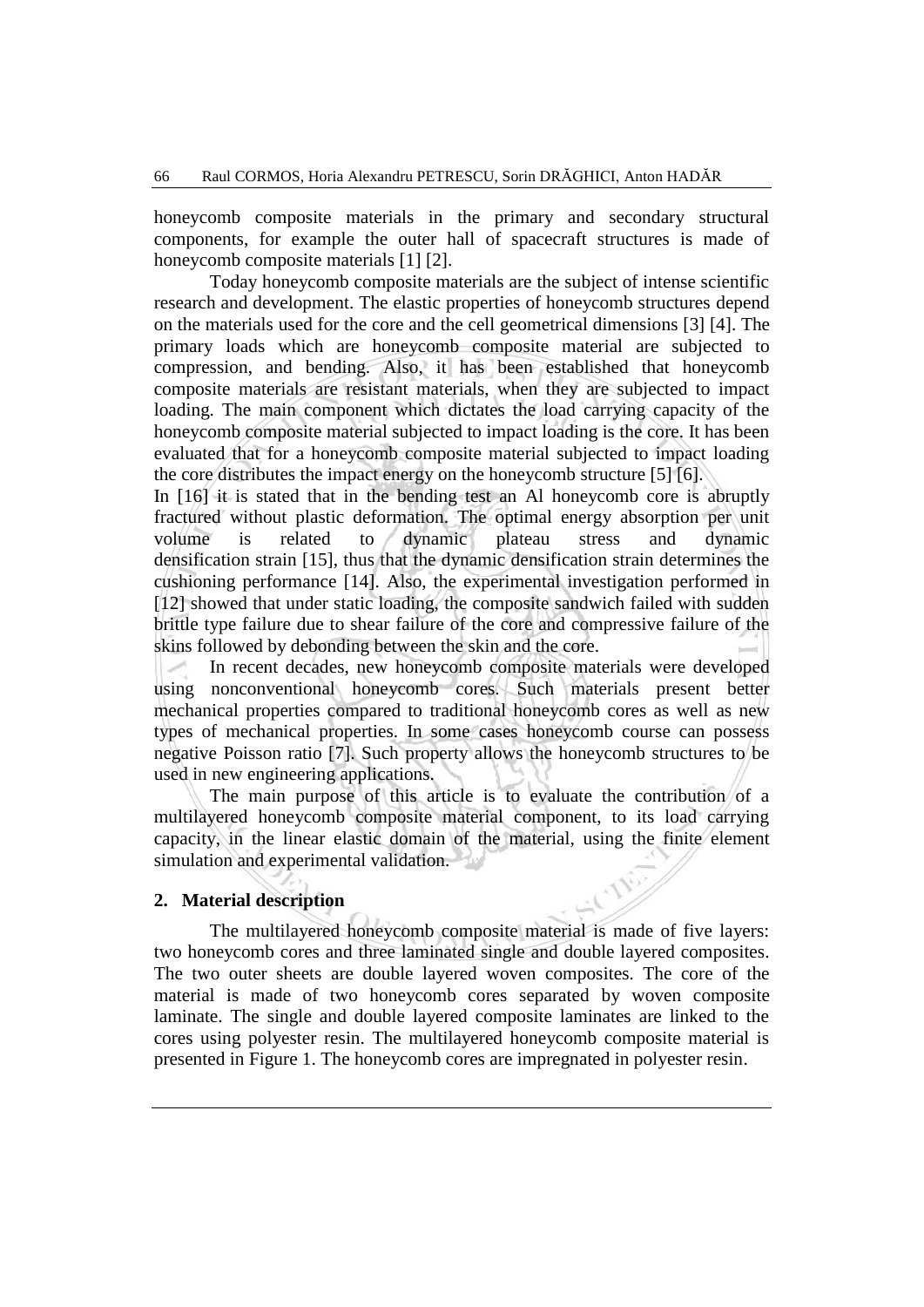Evaluation of the Influence for the Components, of a Multilayered Honeycomb Composite Material Subjected to Complex Static Loading 67





D 16

## **3. Analysis description**

In order to study the load carrying capacity and the influence of components on the multilayered honeycomb composite material, two sets of analyses will be carried out. In the first set the mechanical properties of the laminated composite materials will be considered isotopic. In the second set the elastic properties of the laminated composite materials will be considered with orthotropic elastic properties. After completing the two analysis sets, the results will be compared, and to established the influence of the components of the multilayered honeycomb composite material.

To offer consistency to the results, prior to the finite element analysis, a static experimental test is carried out.

#### **4. Experimental setup**

The specimen of multilayered honeycomb composite material which will be subjected to a combined static loading is presented in Figure 2.



**Fig. 2** Multilayered honeycomb composite material specimen

The dimensions of multilayered honeycomb composite material are exhibited in Figure 3.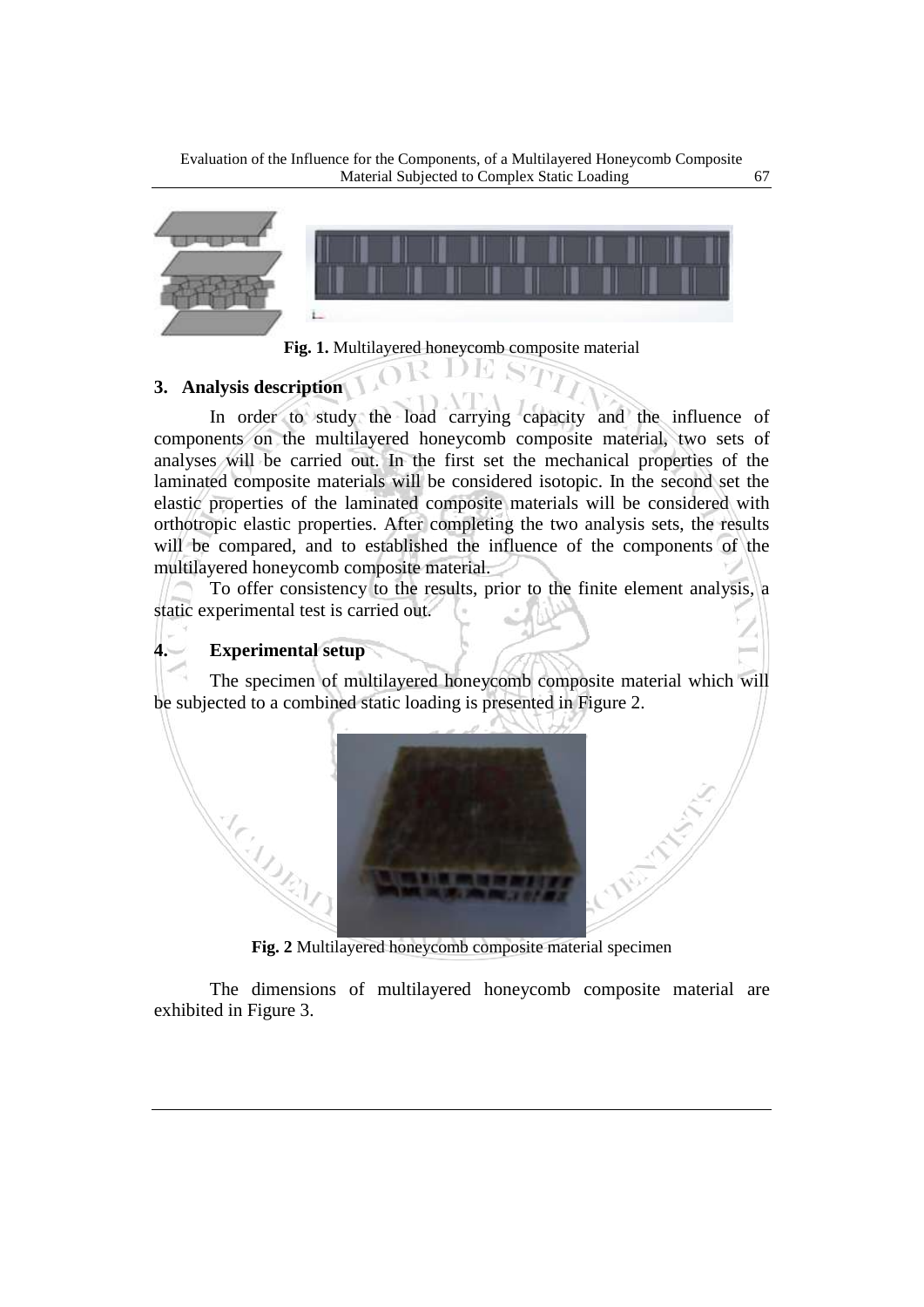

**Fig. 4.** Multilayered honeycomb composite material in test position

After completing the static testing, the obtained results are presented in Figure 5.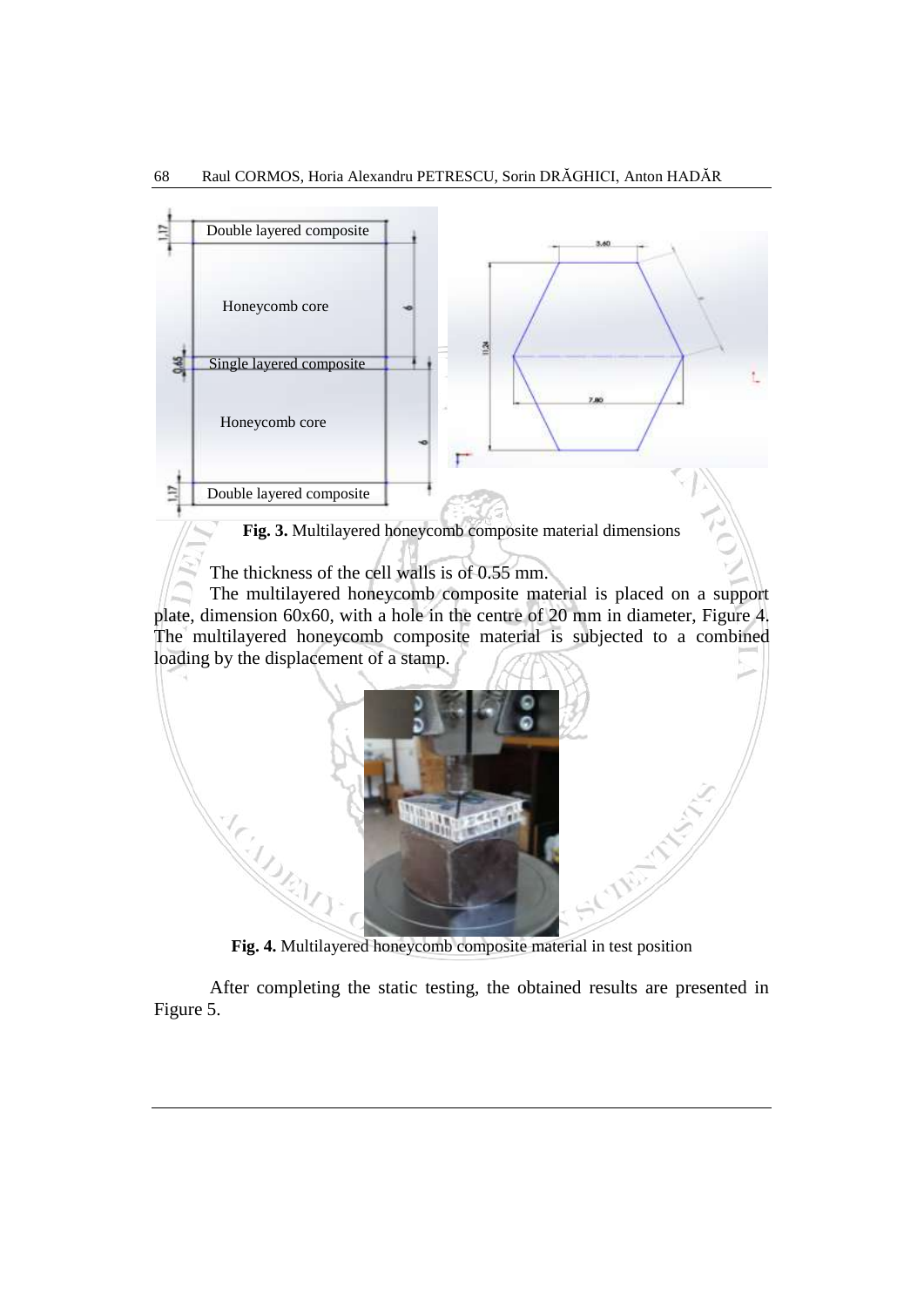

#### **5. Finite element and geometry description**

٢

The correlation between the effective properties of the single honeycomb core obtained by the analytical and numerical modelling is in good agreement as stated in [13], hence a numerical approach is proposed. Because the relative position of the honeycomb cores can't be exactly determined, four geometrical models are considered, based on the position of the two honeycomb cores.

 For the first geometrical model, the two honey comb cores are overlapping, Figure 6.



**Fig. 7.** Second geometrical model [9]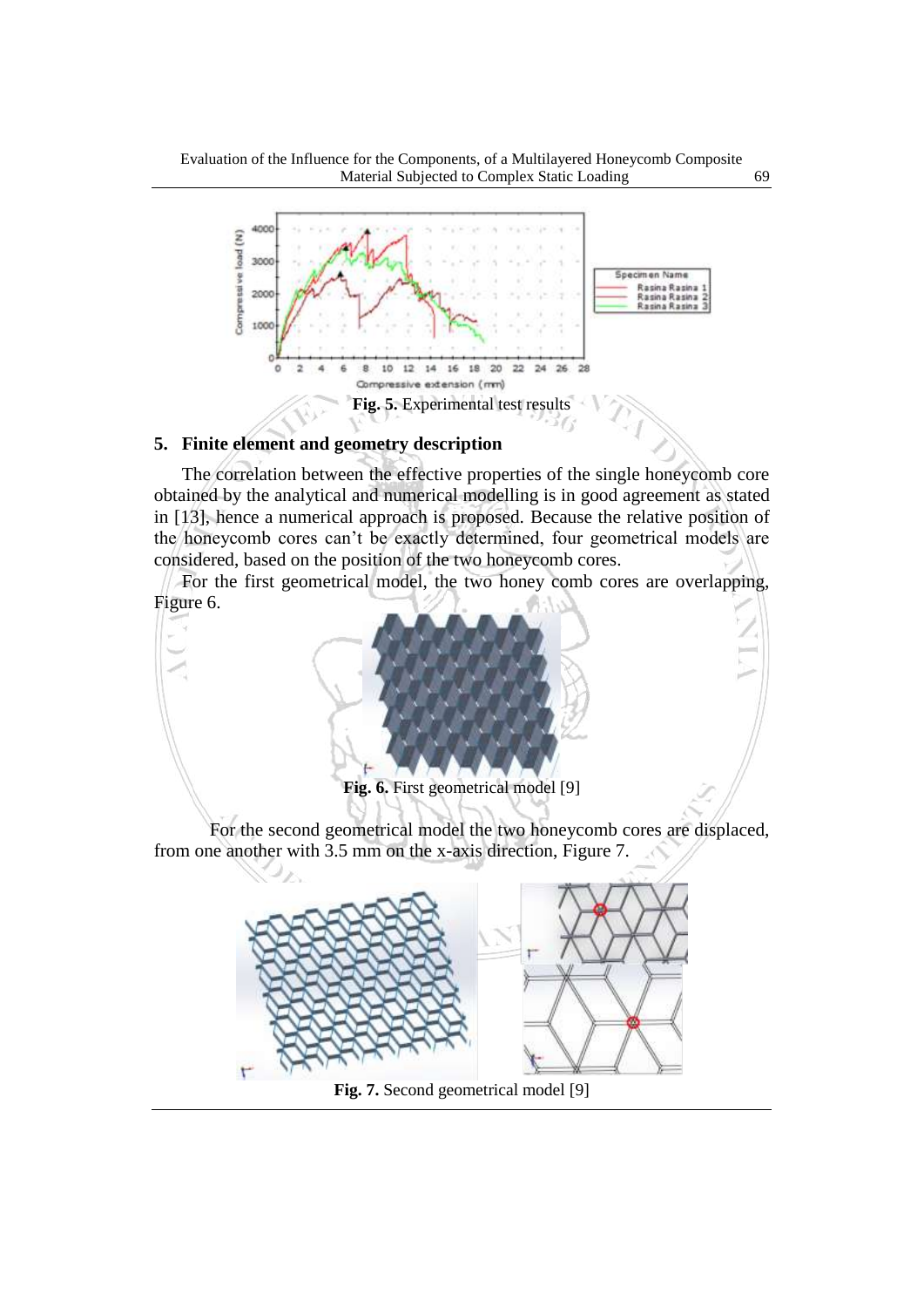In the third case, the two honeycomb cores are displaced with a 5.6 mm on the z axis direction from one another, Figure 8.



**Fig. 10.** Finite element model Support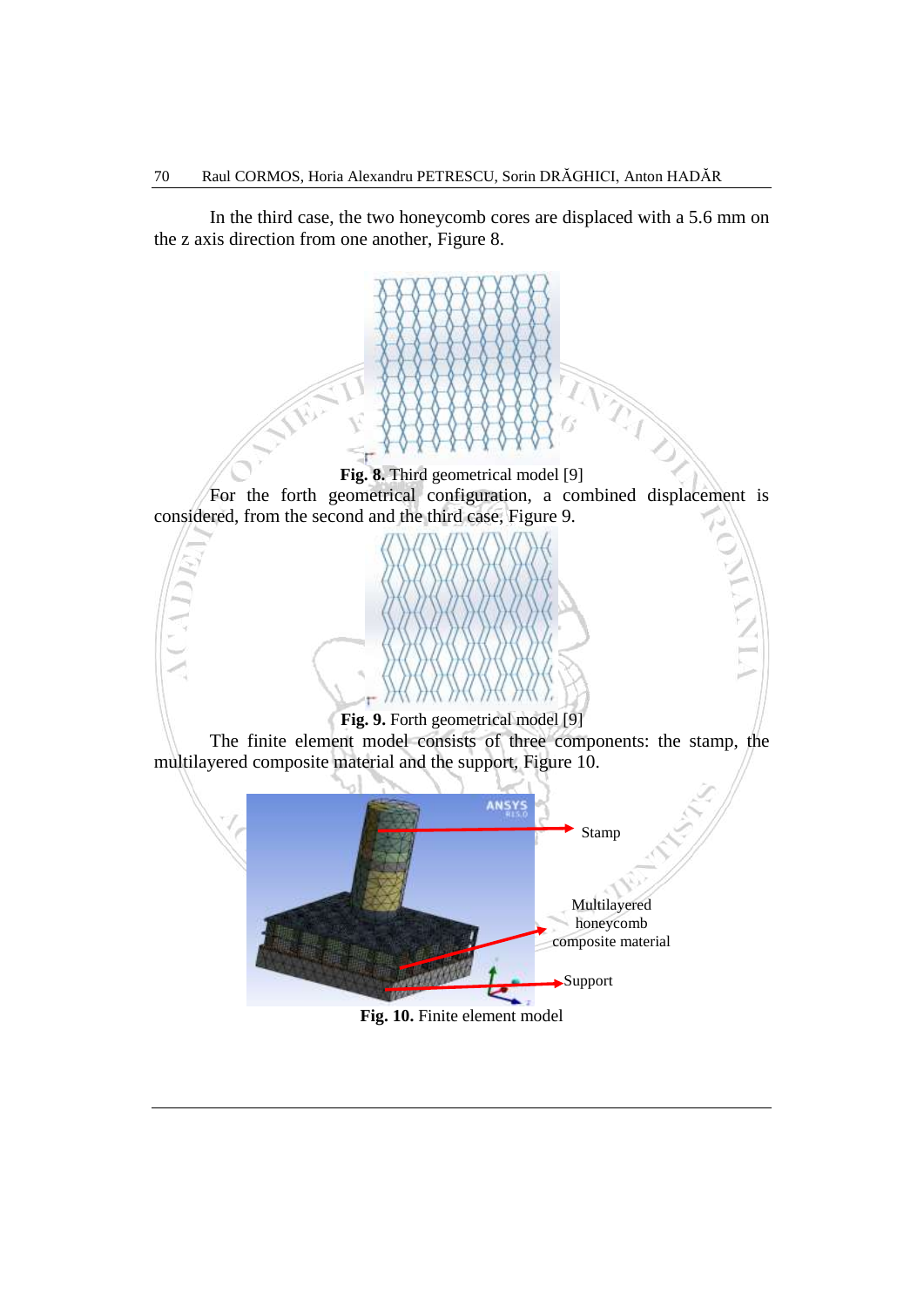#### **6. Computational conditions**

For the finite element analysis, the support was articulated. Two frictionless contact definitions were made, one between the stamp and the upper double layered composite woven sheet and the other between the support and lower double layered composite sheet.

In the analysis, the multilayered honeycomb composite material is subjected to a combined loading through the displacement of the stamp. The reaction forces are taken for the given displacement of the stamp.

The reaction forces, obtained for all the four material configurations are mediated, for each given displacement.

#### **7. Material properties**

For the woven composite sheets, the elastic modulus, for both directions, was obtained through tension tests. The other mechanical properties were taken from [11]. TNYIN

|                     | Value        |
|---------------------|--------------|
| Mechanical property |              |
| Ex single layered   | 16664        |
| Ey single layered   | 14054        |
| Ex double layered   | 17244        |
| Ey double layered   | 15314        |
| $E_{z}$ [11]        | 7122.9 [MPa] |
| $v_{xy}$ [11]       | 0.129        |
| $v_{yz}$ [11]       | 0.109        |
| $v_{zx}$ [11]       | 0.33         |
| $G_{xy}$ [11]       | 5942.3 [MPa] |
| $G_{vz}$ [11]       | 5014.3 [MPa] |
| $G_{zx}$ [11]       | 3138.5 [MPa] |

**Table 1**. Mechanical properties of woven composite material.

Because the elastic modulus values for the two directions are similar, it is possible to reduce the complexity of the model by mediating the values. The elastic modulus values considered in the computation are presented in Table 2 **Table 2.** Material properties considered woven laminated composite.

| Mechanical property | Value       |
|---------------------|-------------|
|                     | 16954 [MPa] |
|                     | 14684 [MPa] |

In the case of honeycomb walls, the Young modulus was determined identically, as in the case of the woven composite. The results are presented in Table 3.

| Table 3. Mechanical property of honeycomb cell. |  |  |  |  |  |  |
|-------------------------------------------------|--|--|--|--|--|--|
|-------------------------------------------------|--|--|--|--|--|--|

| Mechanical property | Value       |  |  |
|---------------------|-------------|--|--|
|                     | 16357 [MPa] |  |  |
|                     | 0.35        |  |  |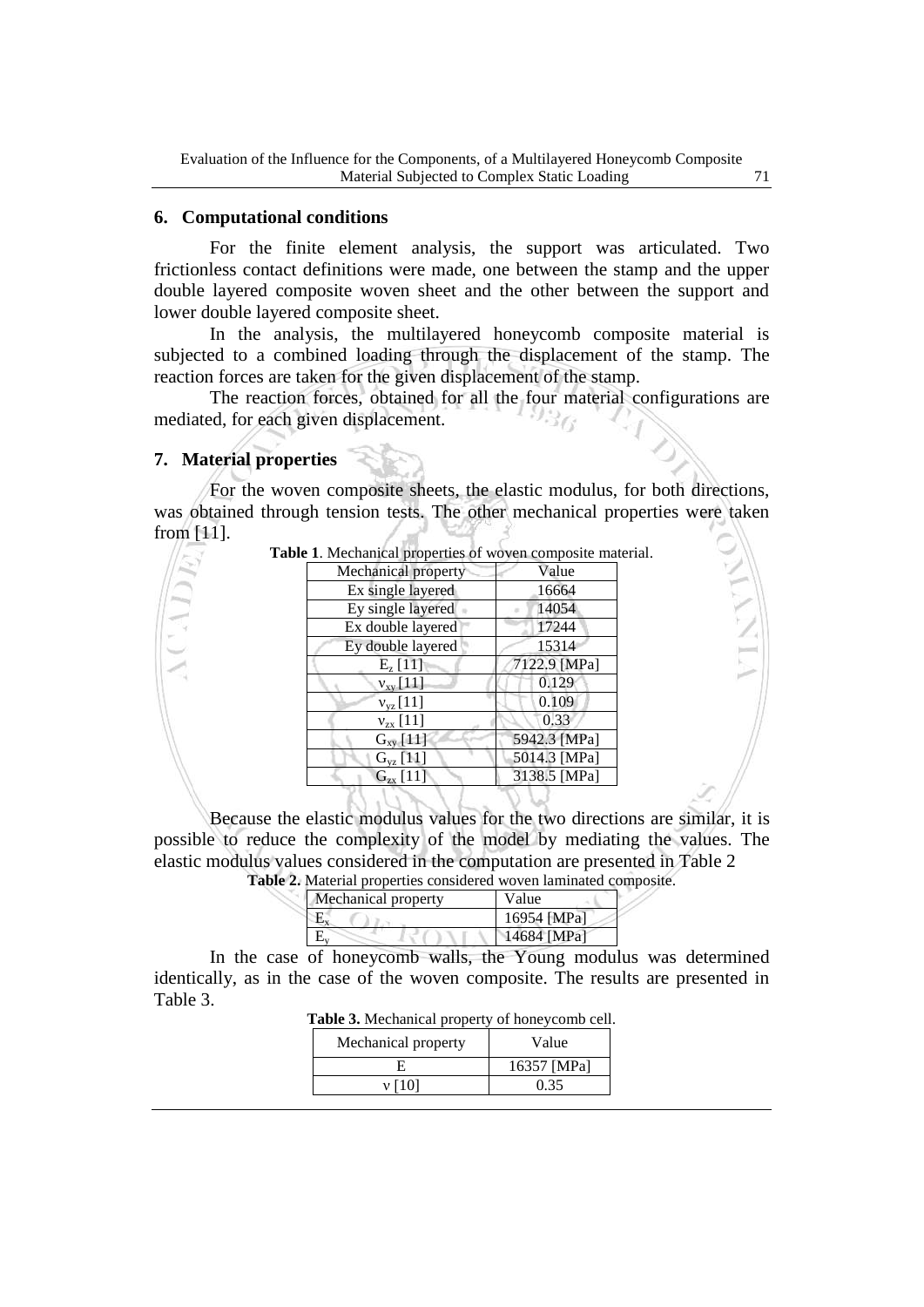Isotropic material properties were considered for the woven composite material by mediating the values of the mechanical properties. The values for the isotropic mechanical properties are presented in Table 4.

**Table 4.** Isotropic material properties for the composites sheets.

| Component       | Young modulus [MPa] | Poisson ratio |  |  |
|-----------------|---------------------|---------------|--|--|
| Woven composite | 5819                |               |  |  |
|                 |                     |               |  |  |

For the support and stamp, standard steel elastic properties were used.

### **8. Analysis results**

The displacement values of the stamp were taken for the linear elastic domain of the multilayered honeycomb composite material, five values were considered. After completing the finite element analysis, for two computational sets, on each of the four geometrical models, the values of the obtained reaction forces are presented in Tables 5 and 6.

|                | Reaction  | Reaction                                                             | Reaction    | Reaction  | <b>Reaction Force</b> |
|----------------|-----------|----------------------------------------------------------------------|-------------|-----------|-----------------------|
| Displacement   | Force [N] | Force [N]                                                            | Force $[N]$ | Force [N] | <b>Medium Value</b>   |
| [mm]           | Model 1   | Model 2                                                              | Model 3     | Model 4   | ſΝl                   |
| 0.00           | 0.00      | 0.00                                                                 | 0.00        | 0.00      | 0.00                  |
| 0.50           | 536.97    | 541.46                                                               | 904.03      | 571.30    | 638.44                |
| 1.00           | 1073.90   | 1082.90                                                              | 1808.10     | 1142.60   | 1276.88               |
| 1.50           | 1610.90   | 1624.40                                                              | 2712.10     | 1713.90   | 1915.33               |
| 2.00           | 2147.90   | 2165.80                                                              | 3616.10     | 2285.20   | 2553.75               |
| 2.50           | 2684.90   | 2707.30                                                              | 4520.10     | 2856.50   | 3192.20               |
|                |           | Table 6. Reaction forces values for the isotropic computational set. |             |           |                       |
|                | Reaction  | Reaction                                                             | Reaction    | Reaction  | <b>Reaction Force</b> |
| Displacement   | Force [N] | Force [N]                                                            | Force $[N]$ | Force [N] | Medium Value          |
| [mm]           | Model 1   | Model 2                                                              | Model 3     | Model 4   | [N]                   |
|                | 0.00      | 0.00                                                                 | 0.00        | 0.00      | 0.00                  |
| 0.5            | 520.69    | 524.54                                                               | 877.00      | 548.66    | 617.72                |
| 1              | 1041.40   | 1049.10                                                              | 1754.00     | 1097.30   | 1235.45               |
| 1.5            | 1562.10   | 1573.60                                                              | 2631.00     | 1646.00   | 1853.18               |
| $\overline{2}$ | 2082.70   | 2098.10                                                              | 3508.00     | 2194.60   | 2470.85               |
| 2.5            | 2603.40   | 2622.70                                                              | 4385.00     | 2743.30   | 3088.60               |

**Table 5.** Reaction forces values for the orthotropic computational set.

To validate the finite element results, the reaction forces values are taken from the experimental results, for the given displacement, in the linear elastic domain of the multilayered honeycomb composite material. The results are presented graphically in Figure 11.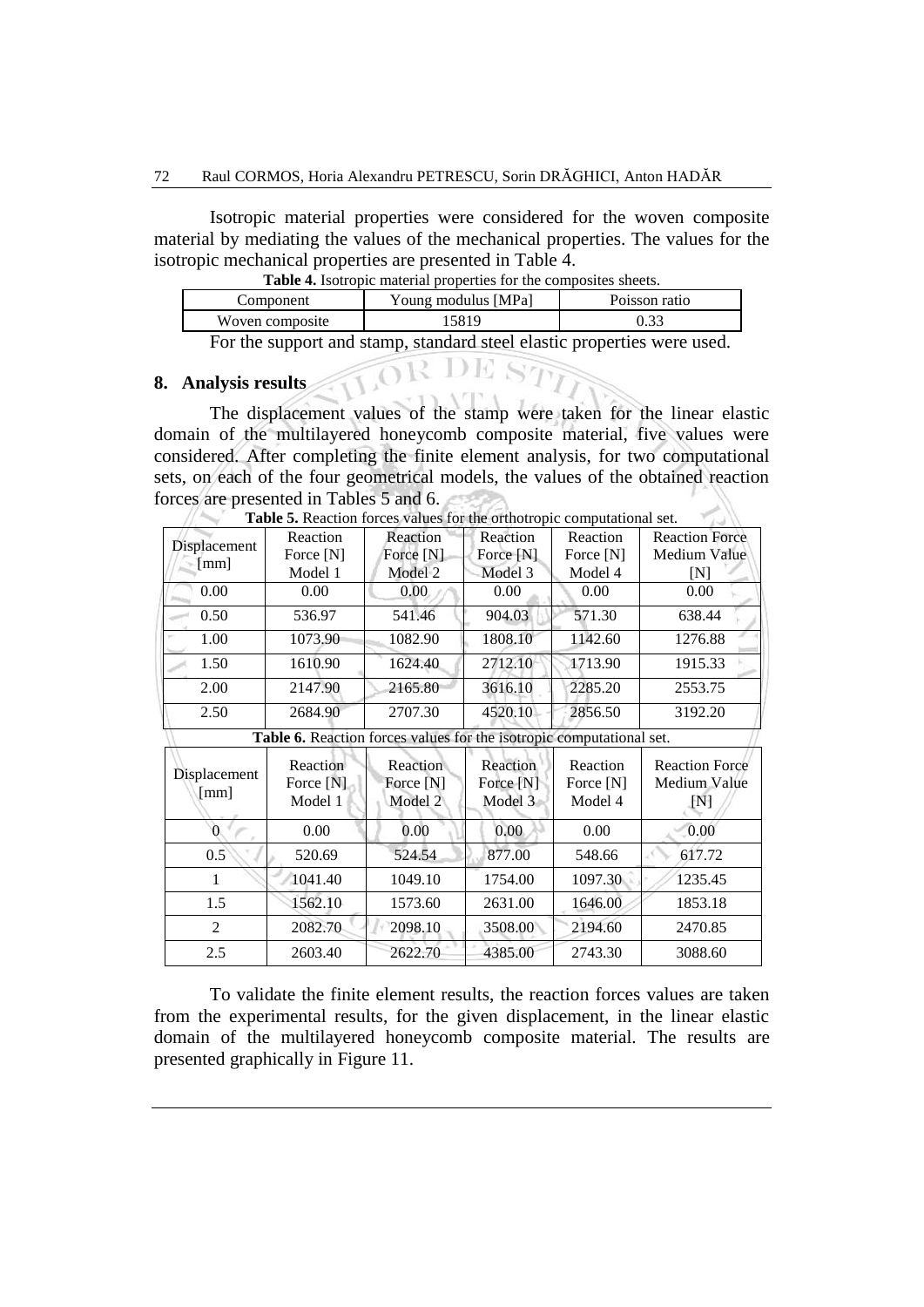



## **9. Conclusions**

After completing the analysis, the following conclusions can be drawn: 1. To evaluate the influence of the components of a multilayered honeycomb structure statically loaded, mainly finite element simulation has been carried out.

2. The finite element evaluation consisted of two sets of computations, one considering isotropic elastic properties for the woven composite material and the other considering the natural orthotropic elastic properties.

3. The result of the finite element simulation for the orthotropic woven composite was checked using the experimental approach.

4. The elastic properties for the isotropic woven composite were obtained by mediating the elastic properties of the orthotropic woven composite sheets.

5. The static response curves in the two computational sets are very similar, which suggests that the face sheets are not the main load carrying components of the multilayered honeycomb composite material.

6. The results obtained for the finite element simulation are in good correspondence with the result obtained with the experimental testing. Thus the finite element model, used to study the behaviour of multilayered honeycomb composite material, and all the assumptions made during the analysis, were correct.

# **R E F E R E N C E S**

[1] D. Guerda Degeorges, P. Thevenet, S. Maison, Damage Tolerance of Aeronautical Sandwich Structures, Mechanics of Sandwich Structures, Saint Etienne, France, 1997. [2] S. Ryan, W. Riedel, F. Schäfer ,Numerical Study of Hypervelocity Space Debris Impacts on Cfrp / Al Honeycomb Spacecraft Structures, 55th International Astronautic Congress 2004. [3]. L. J. Gibson, M. F. Ashby, Cellular Solids Structure and Properties-Second Edition, 1988, USA.